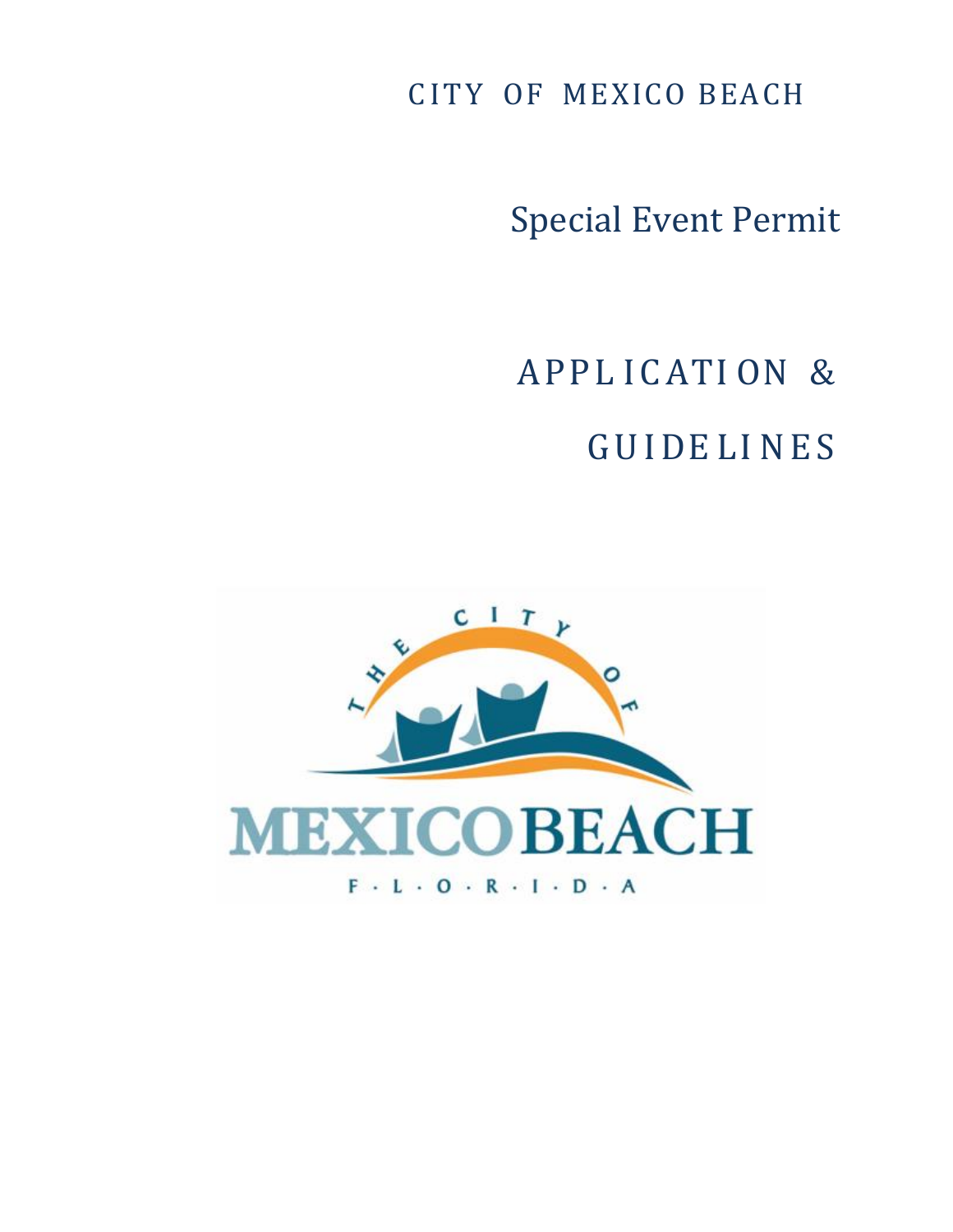# **City of Mexico Beach Special Event Application Process**

### **Who needs a Special Event permit?**

All individuals, organizations, or businesses must submit a Special Event Application to the City of Mexico Beach for approval if:

- 1. The event meets the definition of Special Event adopted by the City
- 2. The use of City of Mexico Beach property is involved
- 3. The event will impact the ordinary and normal use of public property or streets within the vicinity of the event
- 4. There will be sales of alcohol, outside of a currently held liquor license
- 5. The event involves the closure of a street

### **Who does not need a Special Event permit?**

Special Event permits are not required for:

- 1. Funeral and wedding processions
- 2. Special Events sponsored in whole by the City of Mexico Beach
- 3. Gatherings of thirty (30) or fewer people in a City park, unless merchandise or services are offered for sale
- 5. Parades involving a total of thirty (30) or fewer pedestrians marching along a parade route that is restricted to marching on sidewalks, and crossing streets only at pedestrian crosswalks in accordance with traffic regulations and controls.

*Please see Mexico Beach City Code, Chapter 98 for complete rules for Special Events*.

Events with street closure and/or alcohol sales will require a meeting with City of Mexico Beach staff a minimum of 90 days prior to the event. Please contact the City Administrator to schedule a meeting date.

Events utilizing any type of pyrotechnic displays or devices shall notify the Mexico Beach Fire Department, telephone (850) 258-4682, at least sixty (60) days prior to the event.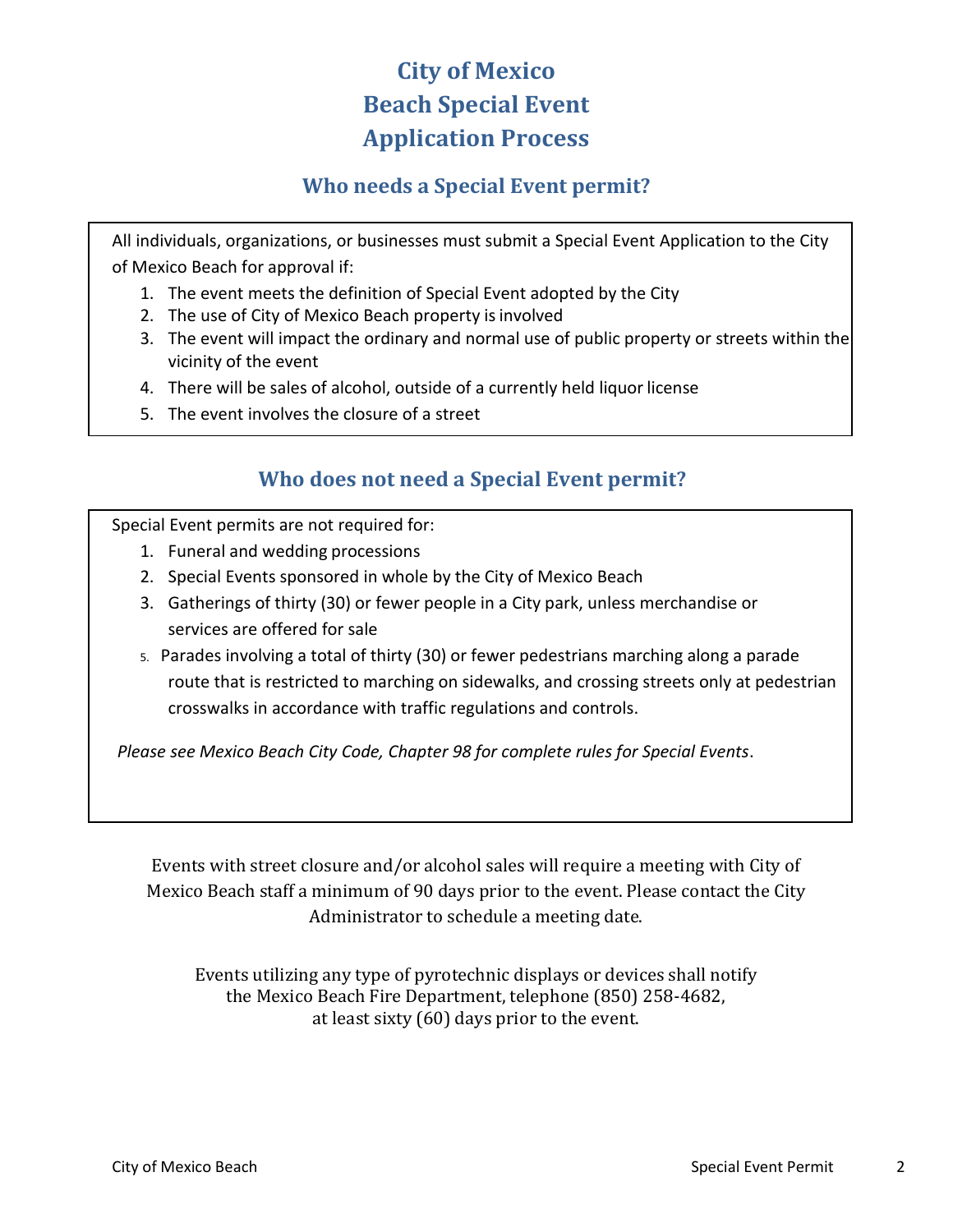This completed application must be received by the City Administrator via e-mail, fax, mail or in person to City Hall a **minimum of 60 days prior to event date**. Submissions received in person at City Hall must be delivered to the **office of the City Clerk**. All permittees will be notified by the City of receipt within 5 business days. If your organization is not contacted by the City, please inquire to determine if your permit wasreceived.

## **Special Event Permit Procedures**

- 1. Submit completed Special Event application along with all required documentation.
- 2. No advertising or distribution of flyers, brochures, posters, etc, regarding the Special Event may occcur until the date(s) and time(s) have been approved in writing by the City.
- 3. Application is circulated within City departments for comments.
- 4. Reviewed application is submitted to City Administrator for approval.
- 5. City Administrator will notify permittee once Special Event permit is approved and Special Event fee invoice will be issued for anticipated City services.
- 6. Payment is made to the City of Mexico Beach.
- 7. Denials may be appealed to the City Council.
- 8. All applicants requesting a site for motion picture recording must contact and obtain a permit from the Bay County Film Commissioner at (850) 819-4694.

#### **Required Supporting Documentation**

- 1. Layout of the event site showing all structures in respect to existing buildings, property lines, roads and walkways.
	- a. Proposed ingress and egress
	- b. Tents, all vendor booths, portable toilets, tables, and rides
	- c. Parking areas, including number and location of handicapped spaces
	- d. Electrical hookups requested from city
	- e. Supporting vehicle locations and number of vehicles
	- f. Signage
	- g. Parade routes
- 2. Certificate of Liability Insurance
- *3.* 501 (c) determination letter *(if applicable)*
- 4. Liquor License issued by the State of Florida *(if applicable)*
- 5. Signed documentation of contact and comments from businesses and/or residents impacted by event. Letter of consent if event is on private property.
- 6. Road closure request
- 7. Additional private parking location(s) with letters of approval fromowner(s)
- 8. \$100 Special Event application fee

**Requested event is permitted only if all applicable permits are secured and all supporting documents are obtained. Failure to meet responsibilities can result in permit being denied.**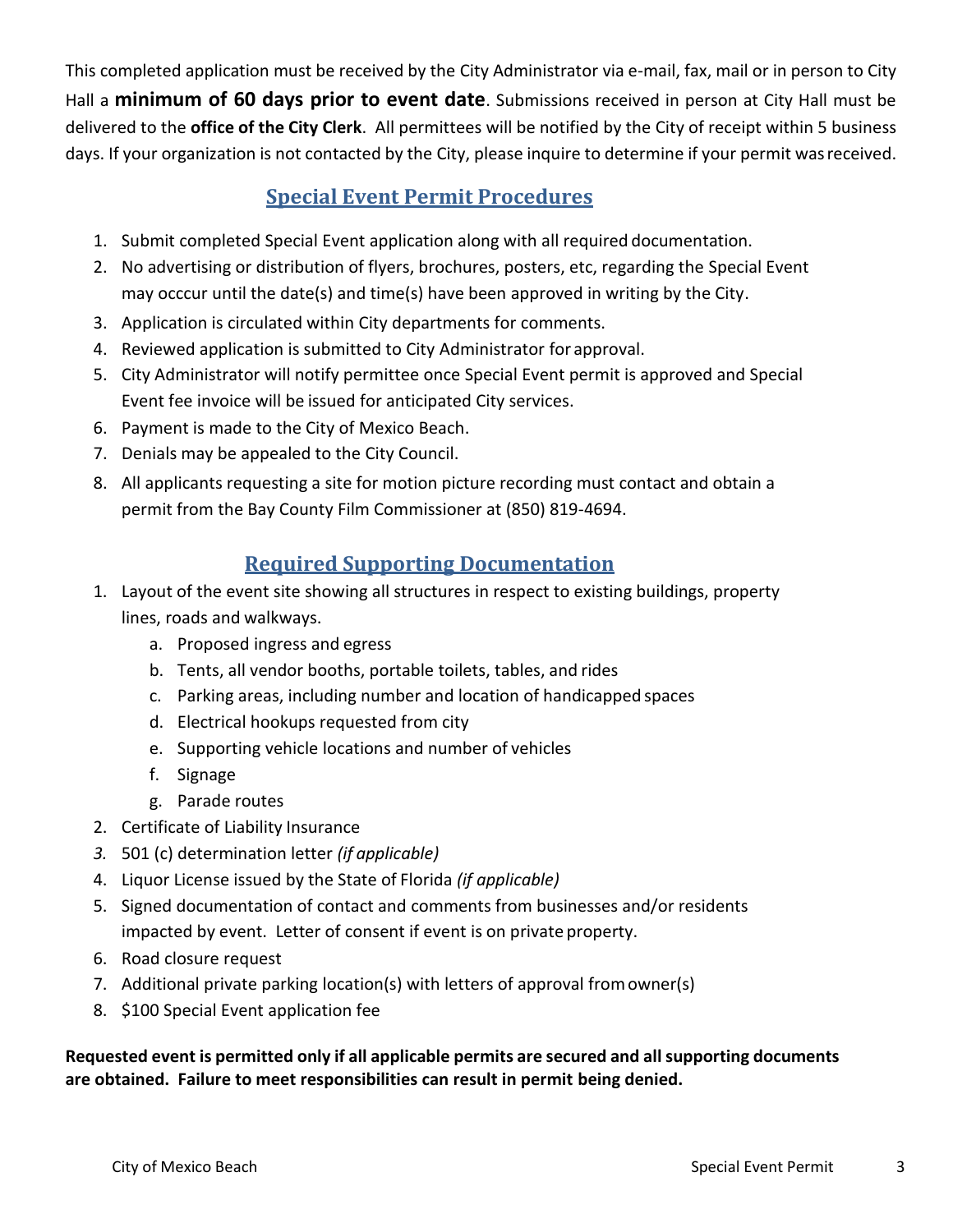

## Special Event Application Permit Request

Thank you for choosing the City of Mexico Beach as the hosting location for the Special Event you are planning. Please complete this application, in its entirety, and return it at least sixty (60) days prior to the event date to: City of Mexico Beach 201 Paradise Path Mexico Beach, FL 32456

If you have additional questions, please call (850) 648-5700

| Event Date: __________________ Event Hours: From ________ am/pm To _______ am/pm     |                  |             |  |              |                |
|--------------------------------------------------------------------------------------|------------------|-------------|--|--------------|----------------|
| Set-Up Date: _________________ Set-Up Hours: From _______ am/pm To _______ am/pm     |                  |             |  |              |                |
| Break-Down Date: _________ Break-Down Hours: From _______ am/pm To ______am/pm       |                  |             |  |              |                |
|                                                                                      |                  |             |  |              |                |
|                                                                                      |                  |             |  |              |                |
|                                                                                      |                  |             |  |              |                |
| <b>Street Address</b>                                                                |                  | <b>City</b> |  |              | State Zip Code |
| Type of Organization: □ Profit ______________ □ Not For Profit ________ □ Individual | Federal Tax ID # |             |  |              |                |
|                                                                                      |                  |             |  | Tax Exempt # |                |
|                                                                                      |                  |             |  |              |                |
|                                                                                      |                  |             |  |              |                |

CERTIFICATION BY APPLICANT: I certify that I have read this application and that all information contained in this application is true and correct. Any falsehoods or misrepresentations will constitute a criminal violation of the code of the City of Mexico Beach. I certify that I have received a copy of the city special event ordinance. I agree to comply with and be bound by any and all applicable provisions of the city code. I understand the event may be cancelled by the City should any conditions/stipulations of the permit or city ordinance or state statute be violated. I certify that I am authorized by the organization named herein to act as its agent for the herein described activity. I also have received the notice informing me of my responsibilities and obligations should I cancel the event. By filing this application, I, and the organization on whose behalf I make this application, contract and agree that we will jointly and severally indemnify and hold the city harmless against liability, including court costs and attorneys' fees for trial and on appeal, for any and all claims for damage to property or injury to, or death of persons arising out of or resulting from the issuance of the permit or the conduct of the activity or any of its participants.

 $\_$  , and the set of the set of the set of the set of the set of the set of the set of the set of the set of the set of the set of the set of the set of the set of the set of the set of the set of the set of the set of th

Signature of Applicant Date of Applicant Date of Applicant Date of Applicant Date of Applicant Date of Applicant Date of Applicant Date of Applicant Date of Applicant Date of Applicant Date of Applicant Date of Applicant D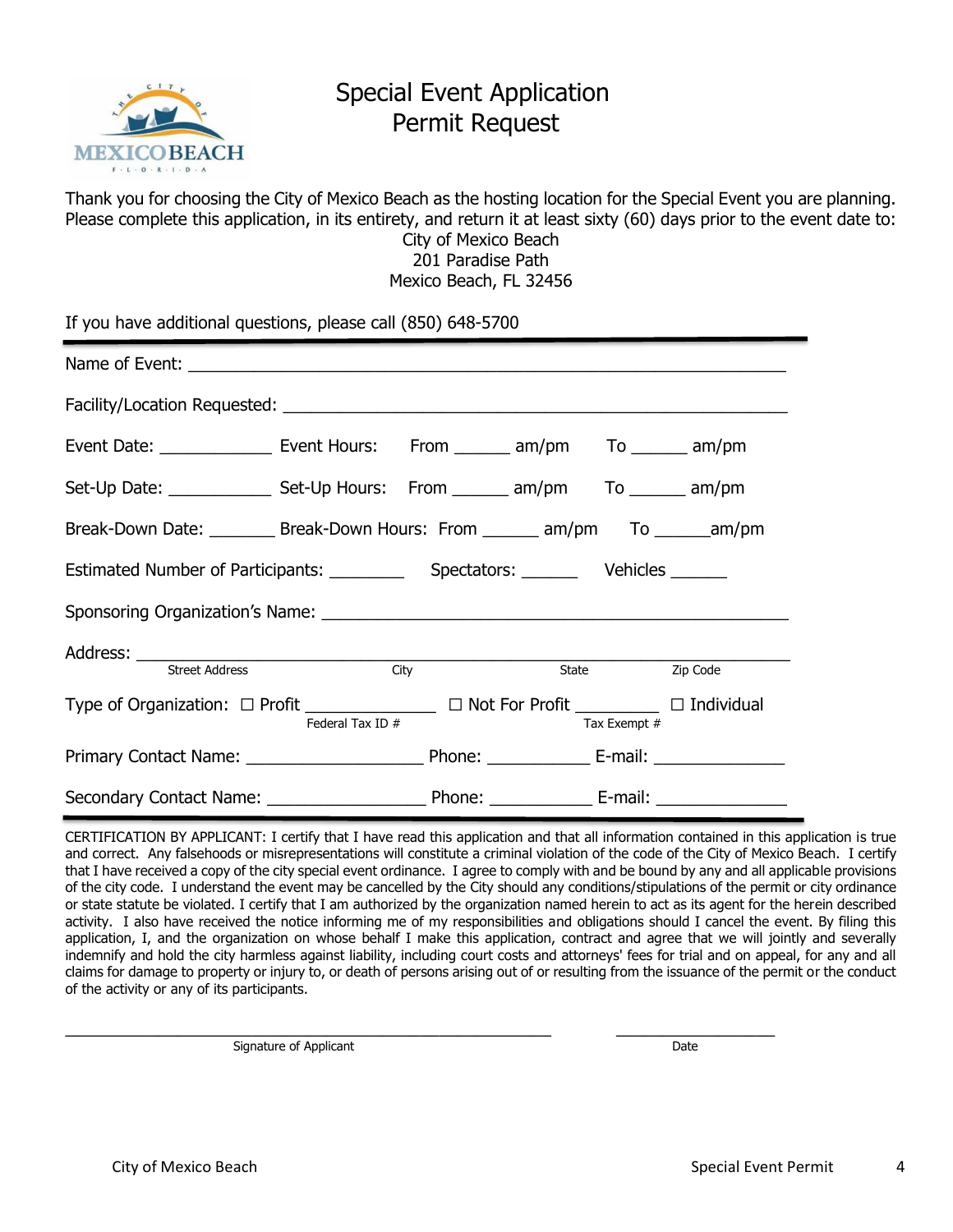Please provide us with the following additional information regarding your event. Provide a description of any services you would like the City to provide not covered below and other specific information about your event not previously covered and add additional pages where you need additional space to explain your event.

| A. Is your event: $\Box$ Private or $\Box$ Public, costing the attendee $\frac{1}{2}$ and $\Box$ is free                       |                                                                                                                      |                                                                                                                       |  |
|--------------------------------------------------------------------------------------------------------------------------------|----------------------------------------------------------------------------------------------------------------------|-----------------------------------------------------------------------------------------------------------------------|--|
| $\Box$ Is (or will become) a recurring event $\Box$ weekly $\Box$ monthly $\Box$ quarterly $\Box$ annually                     |                                                                                                                      |                                                                                                                       |  |
| or                                                                                                                             | <u> 1989 - Johann John Stone, meilich aus der Stone (der Stone Stone Stone Stone Stone Stone Stone Stone Stone S</u> |                                                                                                                       |  |
| B. What kind of event are you hosting?<br>$\Box$ Carnival/Circus/Fair $\Box$ Charity Walk/Run                                  |                                                                                                                      | $\Box$ Picnic/Party                                                                                                   |  |
| Exhibit/Festival $\Box$ Tournament or Competition<br>$\Box$                                                                    |                                                                                                                      | $\Box$ Other $\Box$                                                                                                   |  |
| Reception<br>$\Box$                                                                                                            | $\Box$ Fishing                                                                                                       |                                                                                                                       |  |
| $\Box$ Wedding                                                                                                                 | $\Box$ Sailing/Boating                                                                                               | <u> 1980 - Johann Barbara, martin amerikan basar dan berasal dalam basar dalam basar dalam basar dalam basar dala</u> |  |
| $\Box$ Other _____________                                                                                                     |                                                                                                                      |                                                                                                                       |  |
| (Explain)                                                                                                                      | (Explain)                                                                                                            | (Explain)                                                                                                             |  |
| C. At your event, you will offer:                                                                                              |                                                                                                                      |                                                                                                                       |  |
| Alcohol sales<br>$\Box$                                                                                                        | Merchandise sales<br>$\Box$                                                                                          |                                                                                                                       |  |
| Food/beverage/catering<br>□                                                                                                    | $\Box$ Fireworks/pyrotechnic                                                                                         |                                                                                                                       |  |
| Concession stands<br>$\Box$                                                                                                    | $\Box$ Inflatable Devices                                                                                            | <u> 1989 - Johann John Stone, meilich aus der Stone († 1989)</u>                                                      |  |
| D. Are you bringing in any special equipment such as:                                                                          |                                                                                                                      |                                                                                                                       |  |
| $\Box$ Large trailers ( ____ lbs) $\Box$ Tents                                                                                 |                                                                                                                      | Other $\_\_$<br>$\Box$                                                                                                |  |
| $\Box$ Lighting                                                                                                                | $\Box$ Generator(s)                                                                                                  |                                                                                                                       |  |
| Sound equipment                                                                                                                | $\Box$ Stages/Props                                                                                                  |                                                                                                                       |  |
| E. Do you need the City to provide or make available, at an additional fee, any of the following:                              |                                                                                                                      |                                                                                                                       |  |
| Potable water                                                                                                                  | $\Box$ Trash Cans/barrels                                                                                            | $\Box$ Security                                                                                                       |  |
| Connection(s) for electricity $\Box$ Dumpsters                                                                                 |                                                                                                                      | $\Box$                                                                                                                |  |
| F. Provide your plan for waste disposal and any waste hauling services you have contracted or are requesting<br>from the City: |                                                                                                                      |                                                                                                                       |  |

\_\_\_\_\_\_\_\_\_\_\_\_\_\_\_\_\_\_\_\_\_\_\_\_\_\_\_\_\_\_\_\_\_\_\_\_\_\_\_\_\_\_\_\_\_\_\_\_\_\_\_\_\_\_\_\_\_\_\_\_\_\_\_\_\_\_\_\_\_\_\_\_\_\_\_\_\_\_\_\_\_\_\_\_\_\_\_\_\_\_\_\_\_\_\_\_\_\_\_\_\_\_\_\_\_\_\_\_\_\_\_\_\_\_\_\_\_\_\_  $\ldots$  . The contribution of the contribution of the contribution of the contribution of the contribution of the contribution of the contribution of the contribution of the contribution of the contribution of the contribut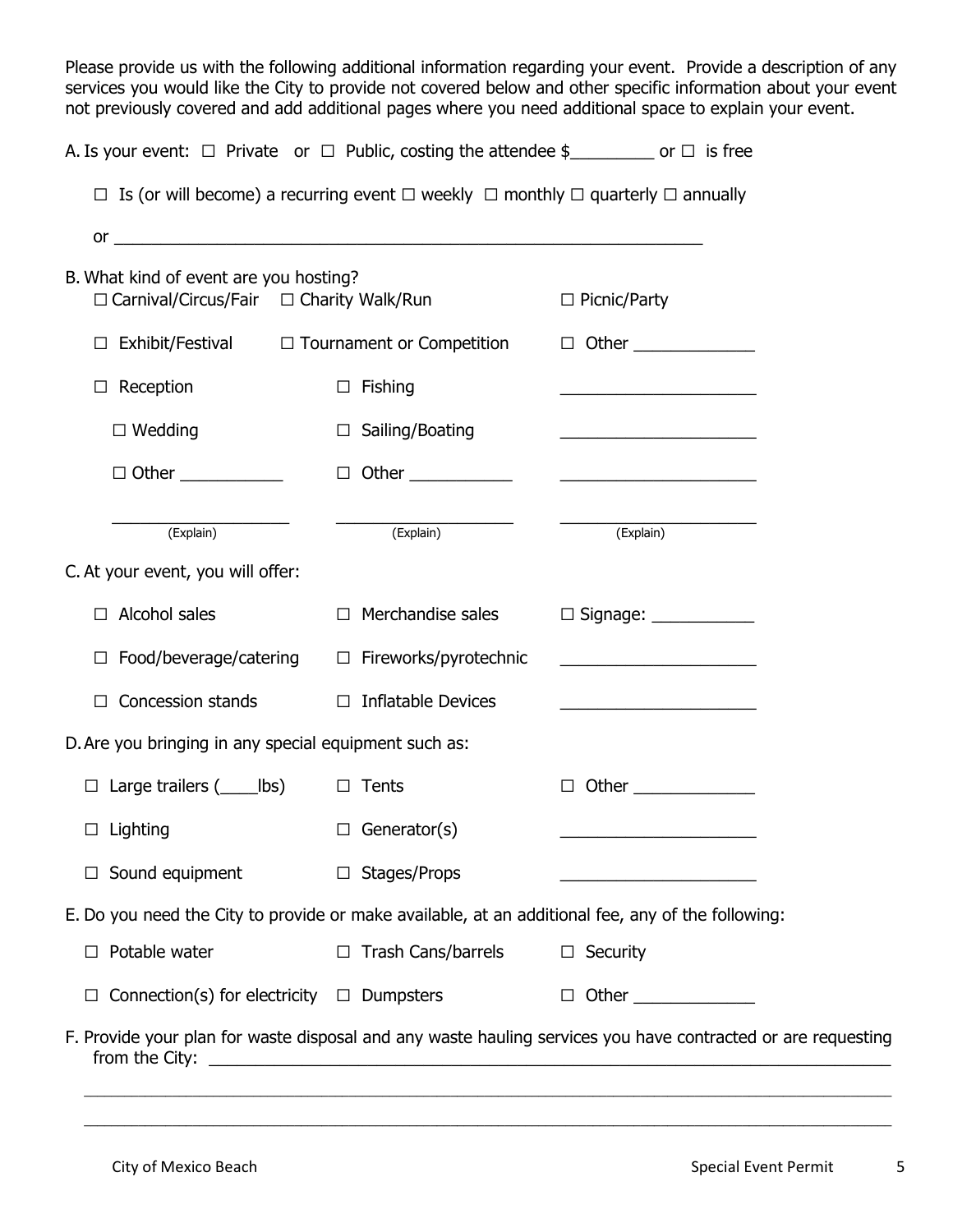G.Provide your plans for restroom facilities for participants and spectators at the event. Include a list of all restroom facilities on property intended to be used as well as any plans for portable facilities.

 $\_$  , and the set of the set of the set of the set of the set of the set of the set of the set of the set of the set of the set of the set of the set of the set of the set of the set of the set of the set of the set of th  $\_$  , and the set of the set of the set of the set of the set of the set of the set of the set of the set of the set of the set of the set of the set of the set of the set of the set of the set of the set of the set of th  $\_$  , and the set of the set of the set of the set of the set of the set of the set of the set of the set of the set of the set of the set of the set of the set of the set of the set of the set of the set of the set of th

Total # OF RESTROOMS Total # OF HANDICAPPED RESTROOMS

If using portable, Company name:

H. PARKING:

| PARKING LOCATION(S)        |                                                                                                                                                                                                                                                                                          |
|----------------------------|------------------------------------------------------------------------------------------------------------------------------------------------------------------------------------------------------------------------------------------------------------------------------------------|
|                            | 2.                                                                                                                                                                                                                                                                                       |
|                            | 3.                                                                                                                                                                                                                                                                                       |
| <b>TOTAL SPACES:</b>       |                                                                                                                                                                                                                                                                                          |
| <b>HANDICAPPED SPACES:</b> |                                                                                                                                                                                                                                                                                          |
| provided.                  | If parking location is insufficient on site, parking arrangement letter(s) may be obtained from<br>owner(s), renter(s) of additional parking sites. Letter must state permission<br>from  <br>owner(s)/renter(s), date(s) of event, and number of handicapped and regular parking spaces |

I. Are you providing security?  $\Box$  Yes  $\Box$  No (if alcohol will be served, police must be hired)

Security Company: \_\_\_\_\_\_\_\_\_\_\_\_\_\_\_\_\_\_\_\_\_\_\_\_\_\_\_\_\_\_\_ # of security persons: \_\_\_\_\_\_\_

J. Please provide a detailed description of the Event and draw or attach a diagram and/or map of the proposed event site / layout / route. Ensure that you specify any requests for alcoholic beverages, street closures, pyrotechnics/fires, any city services you desire, etc.

 $\_$  , and the set of the set of the set of the set of the set of the set of the set of the set of the set of the set of the set of the set of the set of the set of the set of the set of the set of the set of the set of th

 $\_$  , and the set of the set of the set of the set of the set of the set of the set of the set of the set of the set of the set of the set of the set of the set of the set of the set of the set of the set of the set of th

 $\_$  , and the set of the set of the set of the set of the set of the set of the set of the set of the set of the set of the set of the set of the set of the set of the set of the set of the set of the set of the set of th

 $\_$  , and the set of the set of the set of the set of the set of the set of the set of the set of the set of the set of the set of the set of the set of the set of the set of the set of the set of the set of the set of th

 $\_$  , and the set of the set of the set of the set of the set of the set of the set of the set of the set of the set of the set of the set of the set of the set of the set of the set of the set of the set of the set of th

(use the following page for site plan, diagrams, or maps)

 $\overline{\phantom{a}}$  , which is a set of the set of the set of the set of the set of the set of the set of the set of the set of the set of the set of the set of the set of the set of the set of the set of the set of the set of th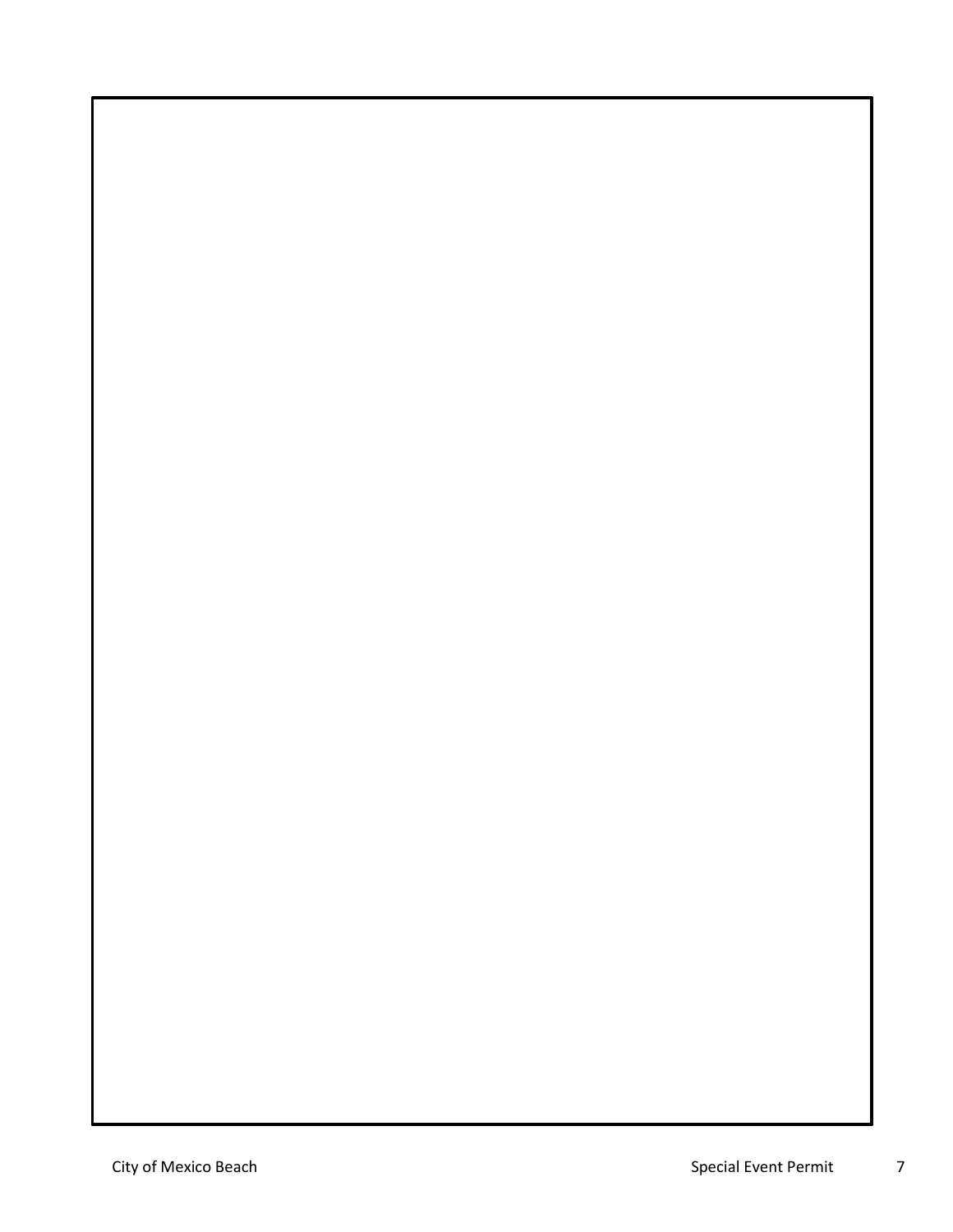|                                                                                       | <b>APPLICATION CHECKLIST</b>                                                 |  |
|---------------------------------------------------------------------------------------|------------------------------------------------------------------------------|--|
| <b>SITE PLAN</b>                                                                      | A layout of the event site showing all structures with respect to existing   |  |
| (including)                                                                           | buildings, property lines, roads, and walkways. A Google earth aerial map or |  |
|                                                                                       | other source will work as a base map.                                        |  |
|                                                                                       | Proposed ingress and egress                                                  |  |
|                                                                                       | Tents, vendor booths; including food and beverage, restrooms, portable       |  |
|                                                                                       | toilets, drinking fountains, tables, and rides.                              |  |
|                                                                                       | Parking areas: including number and location of handicapped spaces (must     |  |
|                                                                                       | be 1 for every 25 regular spaces)                                            |  |
|                                                                                       | Electrical hook ups                                                          |  |
|                                                                                       | Support vehicle locations and number of vehicles                             |  |
|                                                                                       | Signage                                                                      |  |
|                                                                                       | Parade routes                                                                |  |
| Certificate of liability insurance, as stated above.                                  |                                                                              |  |
| 501 (c) 3 Determination letter (if applicable)                                        |                                                                              |  |
| Liquor license (if applicable)                                                        |                                                                              |  |
| Signed documentation of contact with businesses and/or residents directly impacted by |                                                                              |  |
| event. Private property letter of consent.                                            |                                                                              |  |
| Road closure request form                                                             |                                                                              |  |
| Signage request                                                                       |                                                                              |  |
| Meeting with City staff if required                                                   |                                                                              |  |
| Additional parking location letter(s)                                                 |                                                                              |  |
| \$100 or \$25 Special Event application fee                                           |                                                                              |  |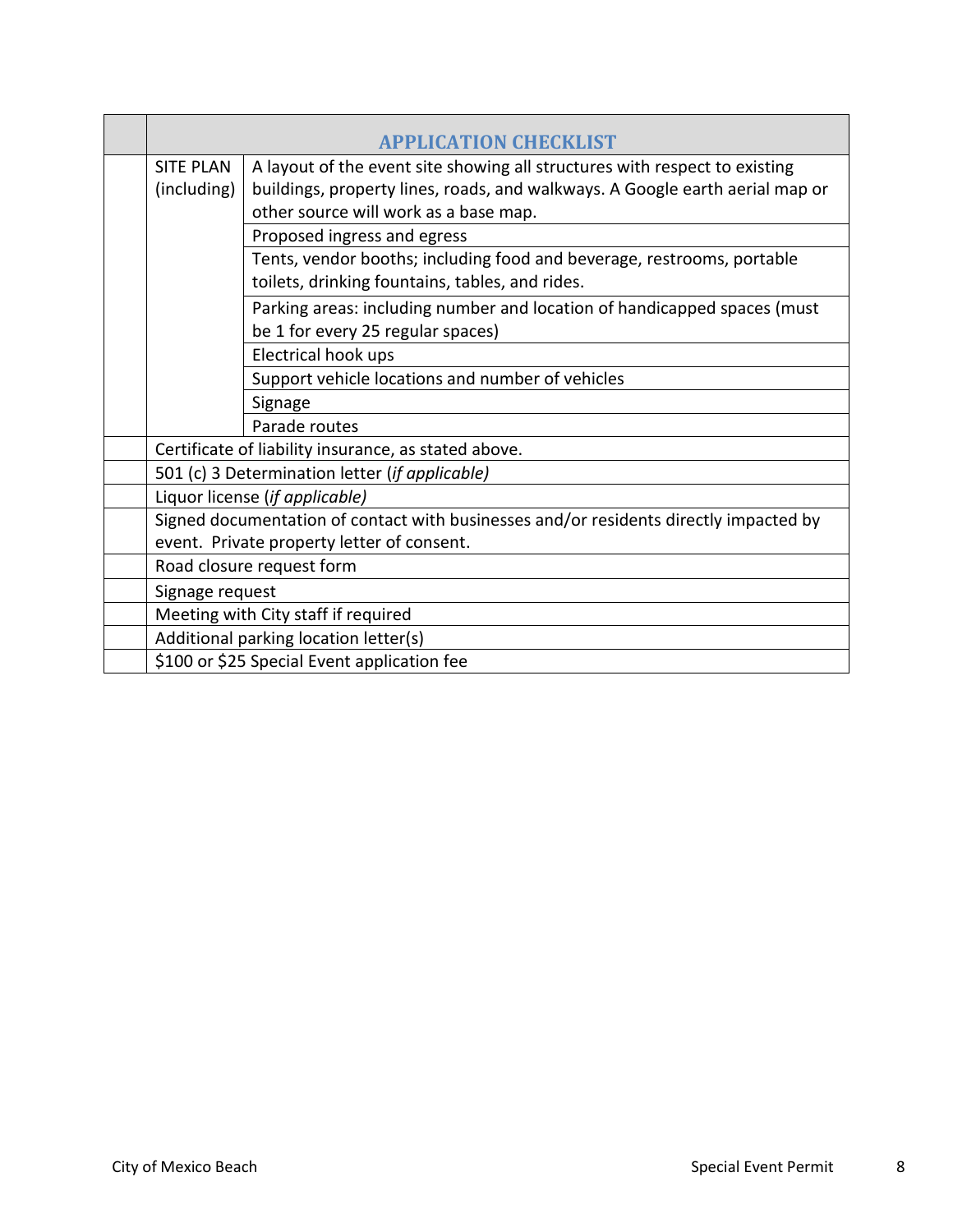## **CITY OF MEXICO BEACH SPECIAL EVENT PERMIT AGREEMENT**

The City of Mexico Beach issues a Special Event Permit to

(a person, corporation, partnership), hereinafter called "the Permittee," for a Special Event, described as

| to be held on the | dav of |                     | until the |
|-------------------|--------|---------------------|-----------|
| day of            |        | during the hours of |           |
|                   |        |                     |           |

The Permittee has received the statement of the estimated cost of providing City personnel and equipment. The Permittee will prepay these estimated costs for City services and equipment ten (10) days prior to the permitted Special Event.

The Permittee shall be responsible for the property used for the event and will insure that the event area will be properly cleaned and restored. Permittee shall ensure proper preventative measures are taken to prevent grease from dropping onto the ground, streets, sidewalks, paving, etc. Proper arrangements approved by the City, shall be made for the disposal of grease. Permittee acknowledges that the Permittee will be billed for the actual cost by the City for any clean up, restoration, and any additional City expenses that may have been incurred. The Permittee shall pay any additional charges to the City within ten (10) days after to the Special Event. If portable toilet facilities are used, all must be removed by Permittee within 24 hours after the Special Event has been closed to the public.

The clean-up deposit shall be returned after the Special Event in a timely manner if the area was properly cleaned and restored.

The Permittee shall be responsible and answerable to damages for any and all loss, damage or injury, together with the costs and expenses incidental thereto, arising out of or due to the negligence of the Permittee, or any of the Permittee's agents, employees, or volunteers in providing or failing to provide adequate care during the use of the City's water supply service, or other City property and facilities.

Permittee agrees to defend the City against, and indemnify and hold harmless the City, its officers, employees and agents, against any claim that arises in whole or in part out of the activities for which the Special Event permit is issued; except any claims arising solely out of the negligent acts or omissions of the City, its officers, employees and agents.

,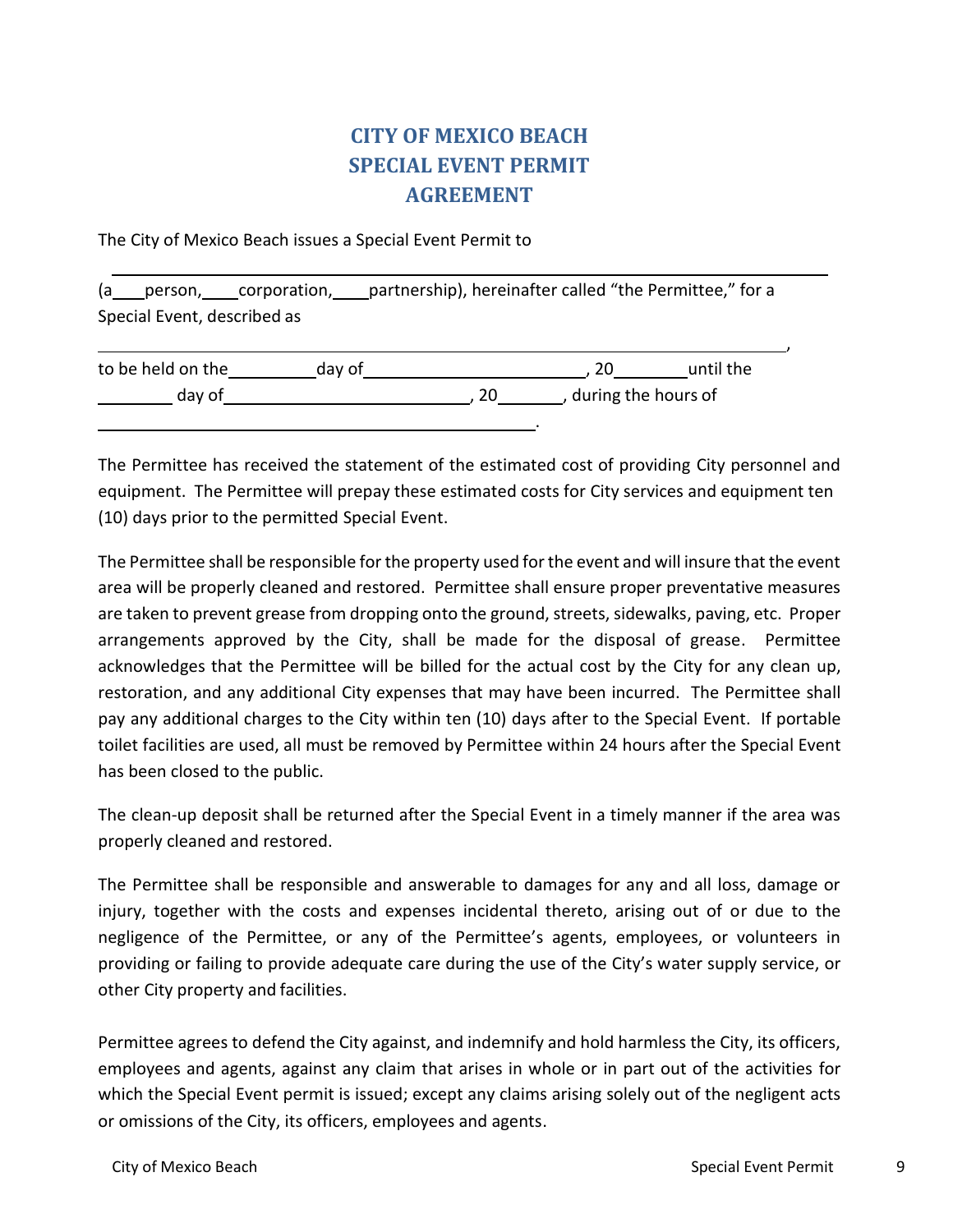Permittee assumes all risks and costs arising from the use of patented, trademarked or copyrighted materials, equipment, devices, processes, or dramatic rights used on or incorporated in the conduct of any Special Event covered under the agreement (collectively, "intellectual property rights") and permittee agrees to indemnify and hold harmless the City, its officers, employees and agents, against any claim that arises in whole or in part out of any an alleged violation of intellectual property rights by permittee or associated with the Special Event and will defend the City from any such suit or action, regardless of whether it is groundless or fraudulent.

As a Permittee, I do understand that a revocation of permit may be required according to Chapter 98 of the Mexico Beach City Code.

The Permittee shall call for an inspection to assure compliance with all permitting conditions prior to opening the Special Event.

If litigation is necessary to enforce this agreement or to collect money due according to the terms of this agreement, the City of Mexico Beach shall be entitled to an award of all costs incurred incident to such litigation, including reasonable attorney's fees, both in trail and on appeal.

This agreement shall bind and insure to the benefit of the parties hereto, their respective heirs, personal representatives, successors and assignees.

Special Events shall not discriminate against participants or observers as to race, color, religion, sex, national origin, age, handicap, marital or veteran status.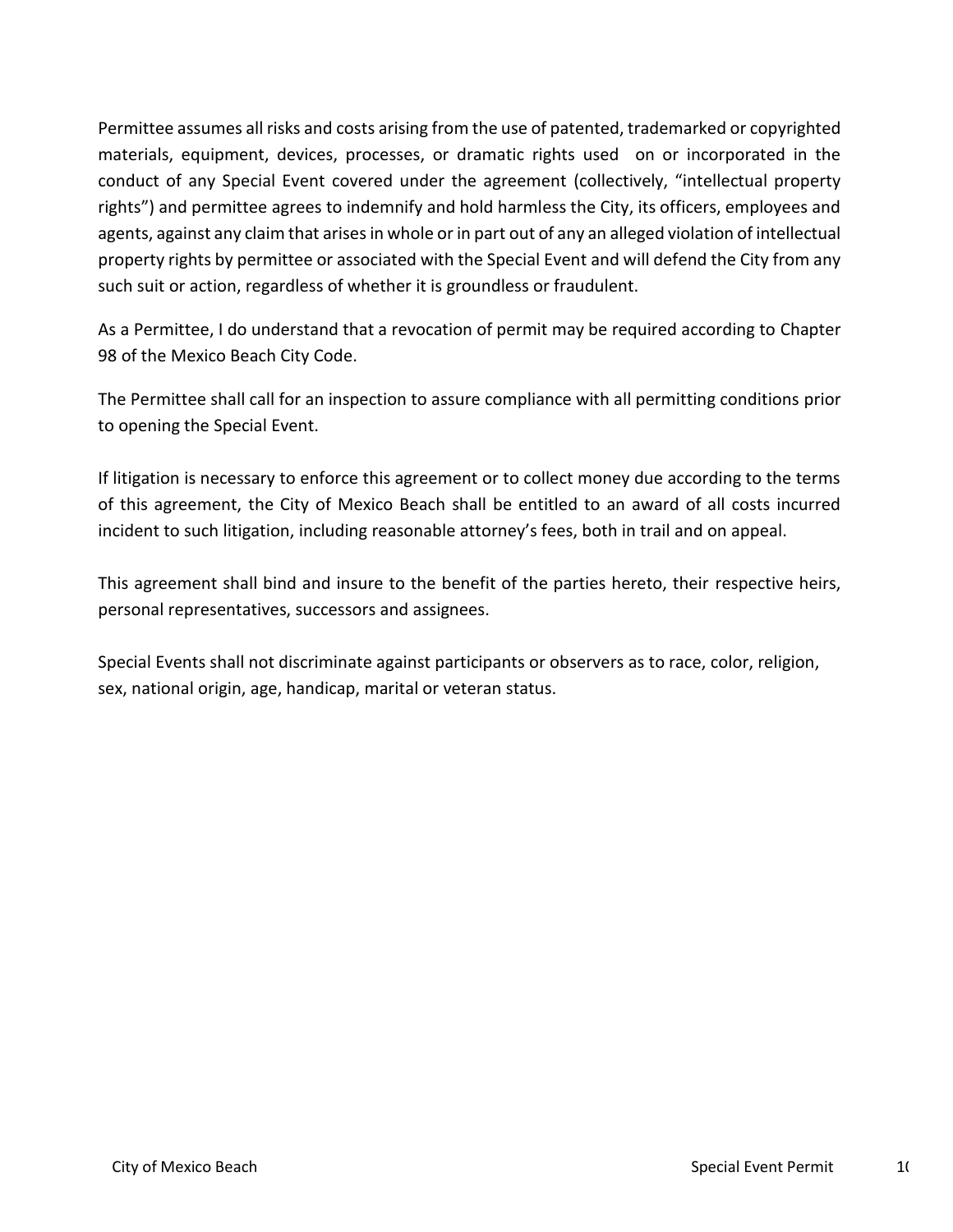| Witness their hands and seals this day and year. |
|--------------------------------------------------|
|                                                  |
|                                                  |
| (Name of Organization)                           |
|                                                  |
| (Contact person)                                 |
|                                                  |
|                                                  |
| City of Mexico Beach                             |
|                                                  |
| City Administrator                               |
|                                                  |
|                                                  |

| IF PERMITTEE IS A CORPORATION OR PARTNERSHIP: |                                                                                       |  |
|-----------------------------------------------|---------------------------------------------------------------------------------------|--|
|                                               | PAYMENT OF ALL SUMS DUE HEREUNDER IS HEREBY PERSONALLY GUARANTEED BY THE UNDERSIGNED. |  |
|                                               |                                                                                       |  |
| Signature                                     | Date                                                                                  |  |
| <b>Printed Name</b>                           |                                                                                       |  |
| Address:                                      | Telephone:                                                                            |  |
|                                               | E-mail:                                                                               |  |
|                                               |                                                                                       |  |
|                                               |                                                                                       |  |